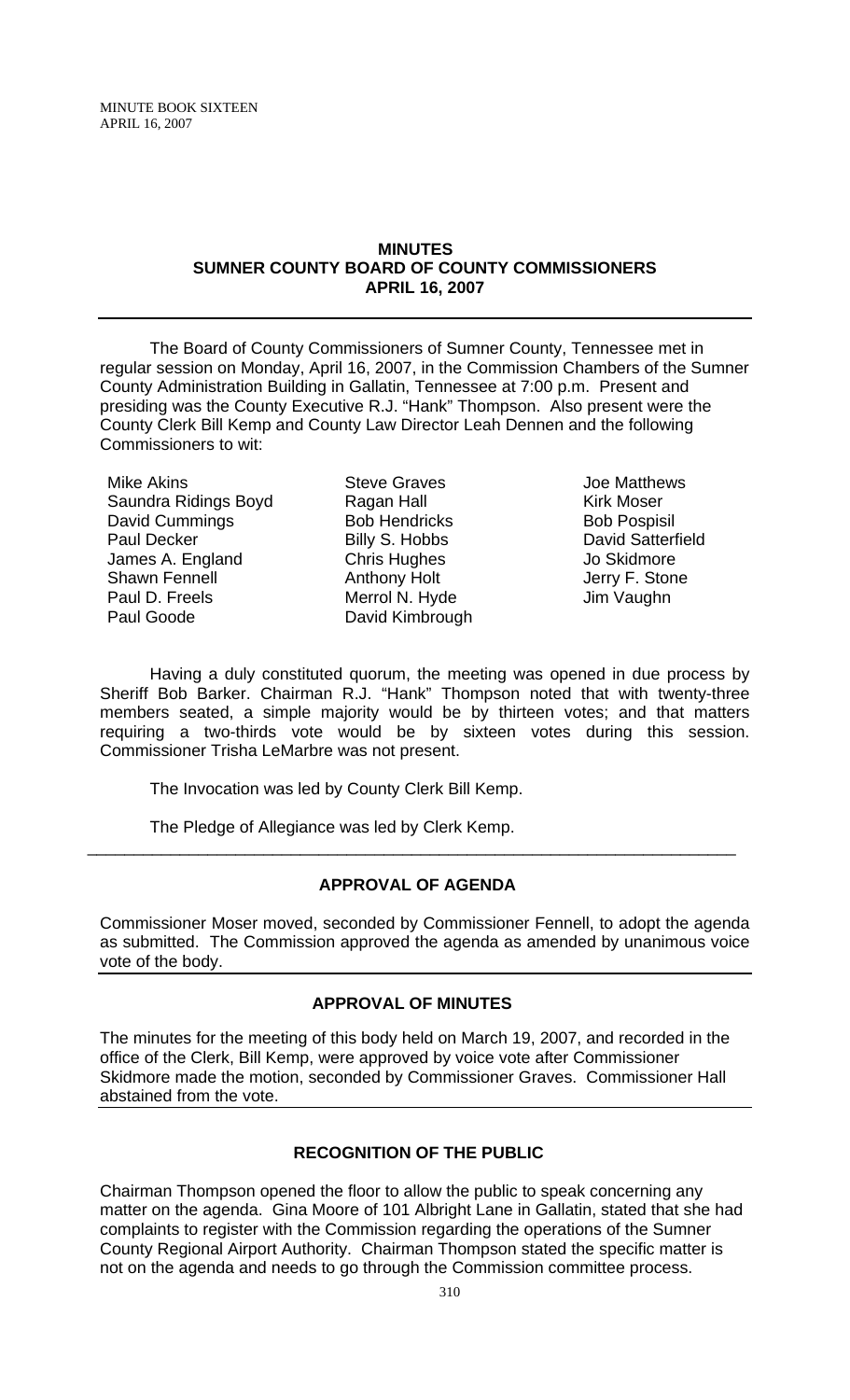With no one else wishing to speak, recognition of the public was closed.

## **REPORT OF THE CHAIR**

\_\_\_\_\_\_\_\_\_\_\_\_\_\_\_\_\_\_\_\_\_\_\_\_\_\_\_\_\_\_\_\_\_\_\_\_\_\_\_\_\_\_\_\_\_\_\_\_\_\_\_\_\_\_\_\_\_\_\_\_\_\_\_\_\_\_\_\_\_

Chairman Thompson directed Clerk Kemp to post the following notice:

#### **PUBLIC NOTICE**

There will be a Public Hearing before the Sumner County Commission on April 16, 2007, at 7:00 p.m. in the Sumner County Administration Building Commission Chambers located at 355 N. Belvedere Drive, Gallatin, TN.

Paul Bates is requesting to have his property (Emerald Cove) located on Cages Bend Road rezoned from Residential A to a Low Density Residential Planned Unit Development overlay. Subject property contains 30 lots, has 13.63 total gross acres, is on Tax Map 157, Parcel 32.01, is zoned Residential A.

A copy of this request is on file in the Sumner County Planning Office which is located in Room 208 at the Sumner County Administration Building, 355 N. Belvedere Drive, Gallatin, TN.

Anyone having an interest is invited to attend this meeting or call the Sumner County Planning Office at (615) 451-6097.

\_\_\_\_\_\_\_\_\_\_\_\_\_\_\_\_\_\_\_\_\_\_\_\_\_\_\_\_\_\_\_\_\_\_\_\_\_\_\_\_\_\_\_\_\_\_\_\_\_\_\_\_\_\_\_\_\_\_\_\_\_\_\_\_

Chairman Thompson declared the public hearing open and closed with no one wishing to speak.

Commissioner Holt moved, seconded by Commissioner Goode, to approve the following resolution:

#### **0704-02 A RESOLUTION APPROVING A ZONING RECLASSIFICATION FROM A RESIDENTIAL A TO A LOW DENSITY RESIDENTIAL PLANNED UNIT DEVELOPMENT OVERLAY, LOCATED ON EMERALD COVE, TAX MAP 157, PARCEL 3201, CONTAINING 13.63 ACRES**

**BE IT RESOLVED** by the Sumner County Board of County Commissioners meeting in regular session on this the  $16<sup>th</sup>$  day of April, 2007, that this body hereby approves a zoning reclassification from a Residential A to a Low Density Residential Planned Unit Development Overlay, 13.63 acres, located on Emerald Cove, Tax Map 157, Parcel 3201 (Office of the Tax Assessor) as shown on the attachment herewith.

**\_\_\_\_\_\_\_\_\_\_\_\_\_\_\_\_\_\_\_\_\_\_\_\_\_\_\_\_\_\_\_\_\_\_\_\_\_\_\_\_\_\_\_\_\_\_\_\_\_\_\_\_\_\_\_\_\_\_\_\_\_\_\_\_**

Commissioner Hall stated that because owning property near the proposed rezoning might be a potential conflict of interest, he would abstain from the vote.

Commissioner Satterfield requested more information on rezoning matters that come before the Commission. Chairman Thompson stated that he would discuss providing information earlier to the Commission with the Planning Director.

The electronic vote was recorded in the following manner:

| Akins   | Fennell          |     | Cummings    |   |
|---------|------------------|-----|-------------|---|
| Hall    | Graves           |     | Satterfield | v |
| Holt    | <b>Matthews</b>  |     | Boyd        |   |
| England | <b>Hendricks</b> |     | Vaughn      | v |
| Moser   | Decker           |     | Hyde        | v |
|         |                  | 211 |             |   |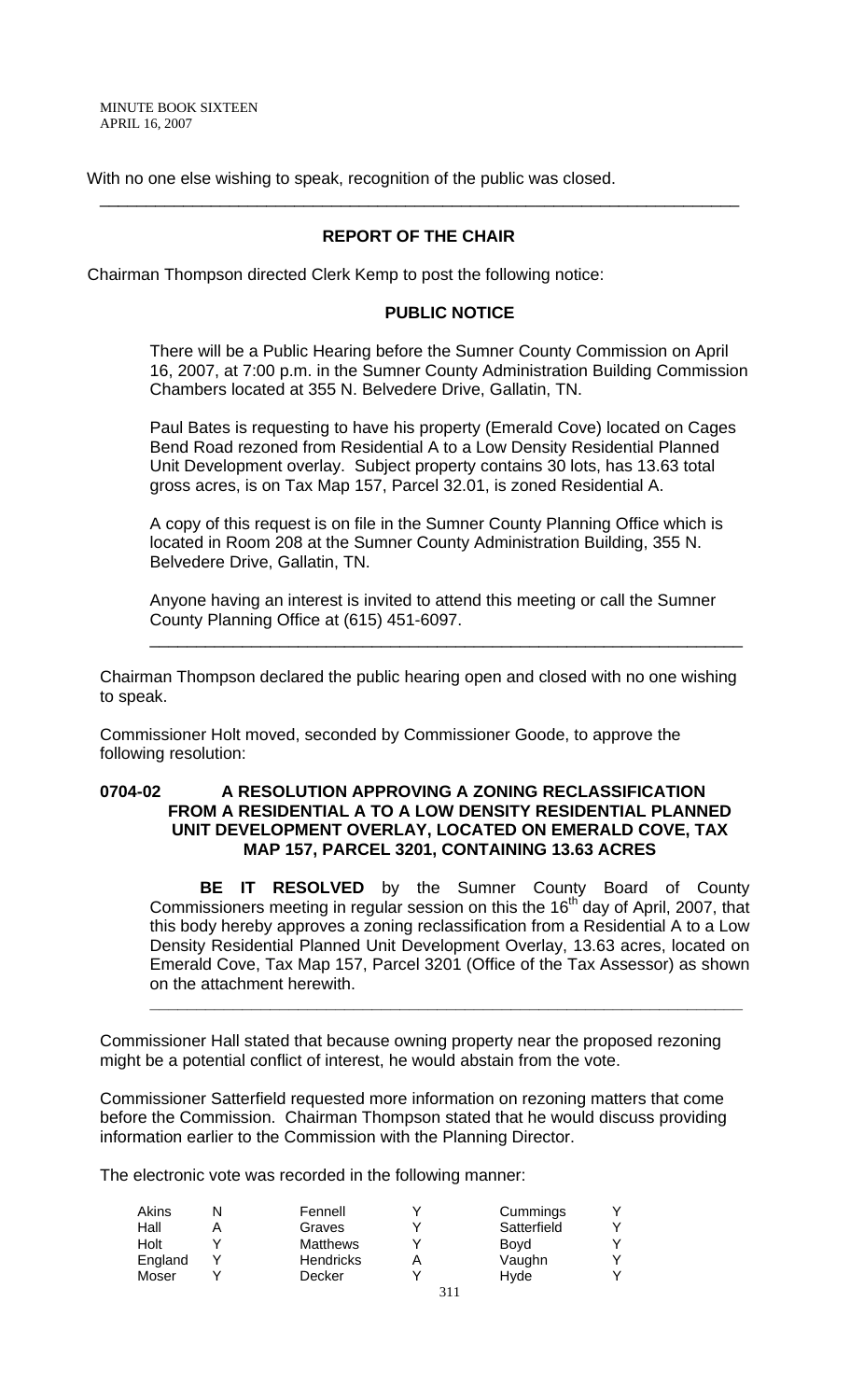| Hughes     | Kimbrough | Goode |  |
|------------|-----------|-------|--|
| Skidmore A | Freels    | Stone |  |
| Hobbs      | Pospisil  |       |  |

**0704-02 Yes: 18 No: 1 Abs: 4 07:13 PM** Chairman Thompson declared the resolution approved by the body.

Chairman Thompson introduced the following proclamation and read it into the record.

### **A RESOLUTION PROCLAIMING APRIL 22-28, 2007, AS NATIONAL COUNTY GOVERNMENT WEEK**

\_\_\_\_\_\_\_\_\_\_\_\_\_\_\_\_\_\_\_\_\_\_\_\_\_\_\_\_\_\_\_\_\_\_\_\_\_\_\_\_\_\_\_\_\_\_\_\_\_\_\_\_\_\_\_\_\_\_\_\_\_\_\_\_\_\_\_\_\_\_\_\_\_

 **WHERAS,** the nation's 3,066 counties provide a variety of essential public services to communities serving 300 million Americans; and

 **WHEREAS**, counties take seriously their responsibility to protect and enhance the health, welfare and safety of its citizens in sensible and costeffective ways; and

 **WHEREAS,** many county government initiatives involve the protection of valuable and vulnerable environmental resources in communities; and

 **WHEREAS,** the National Association of Counties is the only national organization that represents county governments in the United States, provides essential services to the nation's counties, advances issues with a unified voice before the federal government, improves the public's understanding of county government, assists counties in finding and sharing innovative solutions through education and research, and provides value-added services to save counties and taxpayers money; and

 **WHEREAS,** in recognition of the leadership, innovation and valuable service provided by the nation's counties.

 **NOW, THEREFORE, BE IT RESOVLED,** by the Sumner County Board of County Commissioners meeting in regular session this  $16<sup>th</sup>$  day of April, 2007, that this body does hereby proclaim April 22-28, 2007 as National County Government Week in Sumner County.

 **\_\_\_\_\_\_\_\_\_\_\_\_\_\_\_\_\_\_\_\_\_\_\_\_\_\_\_\_\_\_\_\_\_\_\_\_\_\_\_\_\_\_\_\_\_\_\_\_\_\_\_\_\_\_\_\_\_\_\_\_\_\_\_**

\_\_\_\_\_\_\_\_\_\_\_\_\_\_\_\_\_\_\_\_\_\_\_\_\_\_\_\_\_\_\_\_\_\_\_\_\_\_\_\_\_\_\_\_\_\_\_\_\_\_\_\_\_\_\_\_\_\_\_\_\_\_\_\_\_\_\_\_\_\_\_

Upon motion of Commissioner England, seconded by Commissioner Hall, the Commission voted to approve the proclamation.

Commissioner Kimbrough read the following into the record:

## **A RESOLUTION HONORING MR. MIKE FUSSELL**

**WHEREAS,** Mr. Mike Fussell, though only recently elected to the Sumner County Board of Education, should be commended for his quick and effective leadership of the Board of Education which has helped to coordinate efforts and bring better understanding to school and county issues; and

**WHEREAS,** Mr. Fussell, who was elected chairman of the Board of Education, has by giving of his time and talents, contributed distinctive guidance and direction to the citizens and leadership of Sumner County; and

**WHEREAS,** Mr. Fussell demonstrates civic-mindedness and his commitment to serve the citizens of Sumner County has been instrumental in bringing progress and advancement to this county.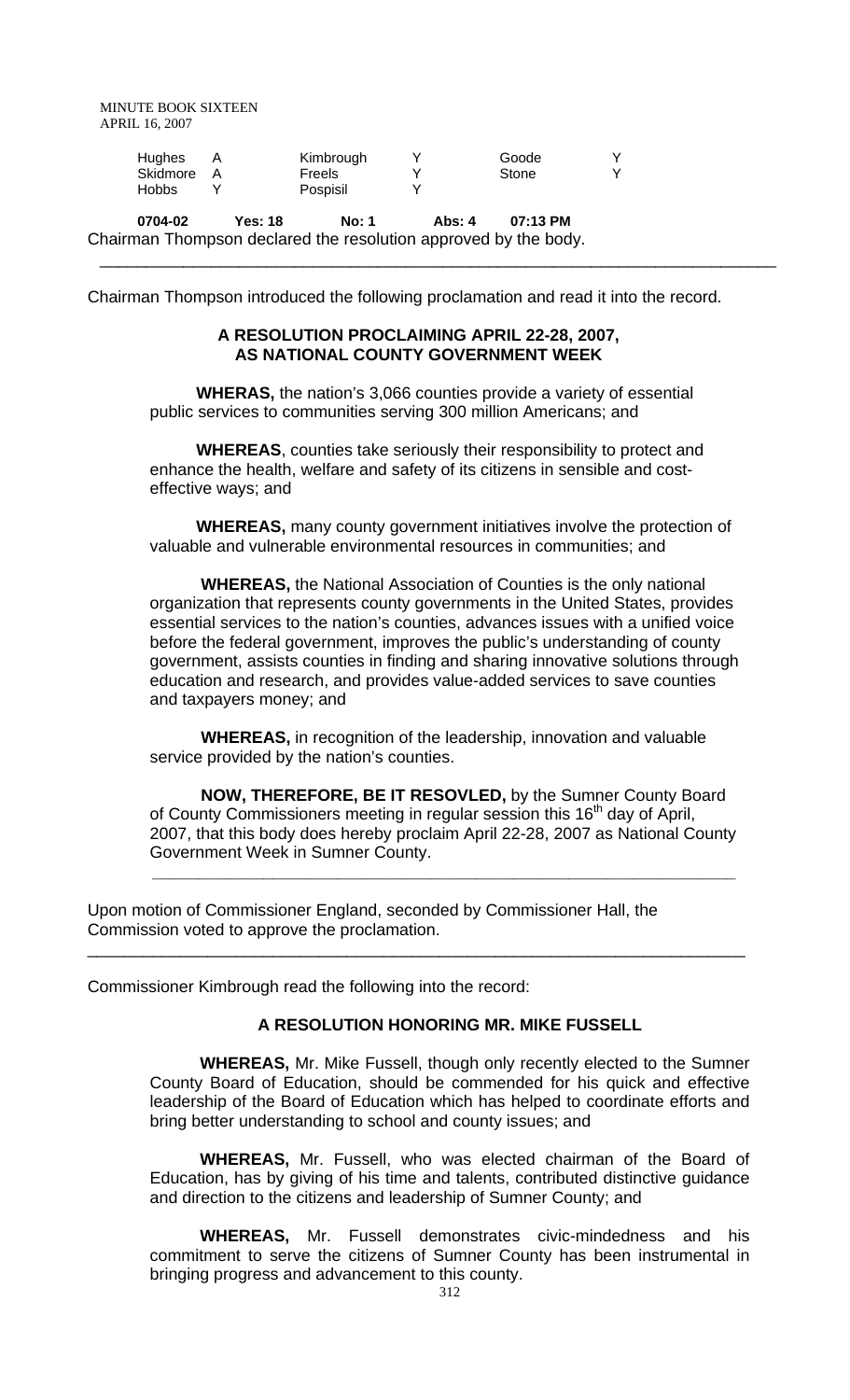**NOW, THEREFORE, BE IT RESOLVED** by the Sumner County Board of County Commissioners meeting in regular session on this the 16<sup>th</sup> day of April, 2007, that this body does hereby recognize and commend Mr. Mike Fussell for his dedication and service to the citizens and youth of Sumner County; and

**BE IT FURTHER RESOLVED** that this resolution shall be spread on the minutes of this body and the Clerk is to furnish a copy of this resolution to Mr. Mike Fussell.

**\_\_\_\_\_\_\_\_\_\_\_\_\_\_\_\_\_\_\_\_\_\_\_\_\_\_\_\_\_\_\_\_\_\_\_\_\_\_\_\_\_\_\_\_\_\_\_\_\_\_\_\_\_\_\_\_\_\_\_\_\_\_\_\_**

Upon motion of Commissioner Kimbrough, seconded by Commissioner Hughes, the Commission voted to approve the Certificate of Recognition for Mr. Fussell who spoke briefly to the Commission.

## **REPORT FROM COUNTY OFFICIALS**

\_\_\_\_\_\_\_\_\_\_\_\_\_\_\_\_\_\_\_\_\_\_\_\_\_\_\_\_\_\_\_\_\_\_\_\_\_\_\_\_\_\_\_\_\_\_\_\_\_\_\_\_\_\_\_\_\_\_\_\_\_\_\_\_\_\_\_\_\_\_

 By motion of Commissioner Holt, seconded by Commissioner Skidmore, the commissioners approved unanimously the filing as received of the following reports: County Investments, County General Fund, County Debt Service Fund, County Highway Fund, County Capital Outlay Fund, School General Purpose Fund, School Federal Projects Fund, School Food Service Fund, Employee Health Insurance Trust Fund, Employee Dental Insurance Trust Fund, Casualty Insurance Trust Fund, County Trustee Funds, Special Reports: County Dental Insurance Claim Payments, County Health Insurance Claim Payments, County Property Tax Collections, County EMS Billing/Collections/Balances, County Sales Tax Collections, County Wheel Tax Collections, County Tax Rates/Property Values and County School Loan Program Rates. Approval of the filing of these records does not certify to the accuracy of the documents.

Chairman Thompson introduced the following resolution:

## **0704-NOT A RESOLUTION TO APPROVE AND ACCEPT APPLICATIONS FOR NOTARY PUBLIC POSITIONS AND PERSONAL SURETY GUARANTORS**

 **WHEREAS,** according to the law of the State of Tennessee, an individual must apply for the office of Notary Public in the county of residence, or of their principal place of business; and

 **WHEREAS**, state statute requires personal sureties making bonds for notaries publics to be approved by the Sumner County Commission; and

 **WHEREAS,** said applicant must be approved by the County Commission assembled; and

 **WHEREAS,** Bill Kemp, Sumner County Clerk, has certified according to the records of his office that the persons named on the attached listing labeled "SUMNER COUNTY NOTARY PUBLIC APPLICATIONS and SURETY GUARANTORS" have duly applied for the positions so sought; and

## **BE IT FURTHER RESOLVED THAT THIS TAKE EFFECT FROM AND AFTER PASSAGE. –––––––––––––––––––––––––––––––––––––––––––––––––––––––––**

ARMSTRONG, KAREN C BAILIFF, EDNA SUE BARTOL, JUSTIN MICHAEL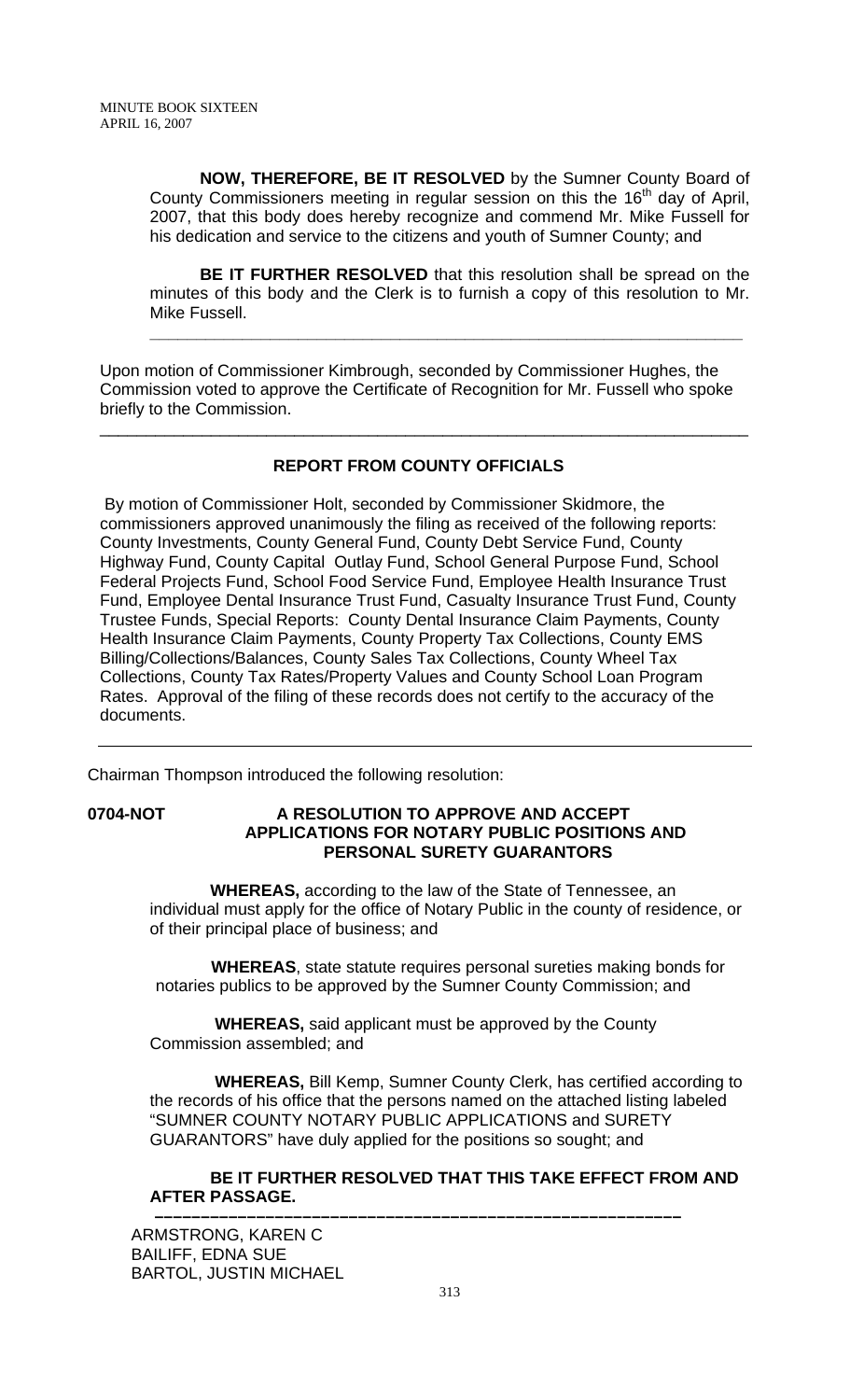> BLACKWELL, EDWIN W BLACKWELL, JOYCE A BRENNAN, JUDY GREEN BUTLER, MELANIE J BYARS, PATRICIA C CANTRELL, TAMMY M DALLAS, JO DANIELS, SUSIE M DETHOMAS, KRISTIE LEA EATON, CINDY A. EPPS, BETTY C FREEMYER, RACHEL LEIGH GRAVES, STACEY B HOCHSTETLER, CARROLL INMAN, MARY ANN JONES, COREY VANESSA NOLEN, PAMELA SUE OLDHAM, JAMES A OLDHAM, CURRY A OVERMAN, ANDREW P PHILLIPS, BARBARA D RAY, BARBARA SCHULZE, SUSAN F SIMPKINS, NANCY TUCKER, PENNY WALKER, MARK C WILLIAMSON, KATHLEEN R

Upon motion of Commissioner Goode, seconded by Commissioner Hobbs, voting was recorded in the following manner:

| 0704-NOT     | <b>Yes: 20</b> | <b>No: 0</b>     | <b>Abs: 3</b> | 07:18 PM    |   |
|--------------|----------------|------------------|---------------|-------------|---|
| <b>Hobbs</b> | Y              | Pospisil         |               |             |   |
| Skidmore     |                | Freels           |               | Stone       | Α |
| Hughes       | Α              | Kimbrough        |               | Goode       | Y |
| Moser        | Y              | Decker           | Y             | Hyde        | Υ |
| England      |                | <b>Hendricks</b> |               | Vaughn      | Y |
| Holt         |                | <b>Matthews</b>  | Α             | Boyd        | Υ |
| Hall         |                | Graves           |               | Satterfield | Υ |
| Akins        |                | Fennell          |               | Cummings    | Y |

Chairman Thompson declared the election of Notaries Public by the body.

Clerk Kemp reported that there was an expiring letter of credit for Sunset Acres, Phase I. \_\_\_\_\_\_\_\_\_\_\_\_\_\_\_\_\_\_\_\_\_\_\_\_\_\_\_\_\_\_\_\_\_\_\_\_\_\_\_\_\_\_\_\_\_\_\_\_\_\_\_\_\_\_\_\_\_\_\_\_\_\_\_\_\_\_\_\_\_\_

\_\_\_\_\_\_\_\_\_\_\_\_\_\_\_\_\_\_\_\_\_\_\_\_\_\_\_\_\_\_\_\_\_\_\_\_\_\_\_\_\_\_\_\_\_\_\_\_\_\_\_\_\_\_\_\_\_\_\_\_\_\_\_\_\_\_\_\_\_

### **COMMITTEE ON COMMITTEES**

Commissioner Matthews announced one appointment to the Sumner County Airport Authority to fill the term of Robert Newman who is deceased. The Sumner County Regional Airport Authority requested one of the three be appointed in the following order of preference: David Hunter, Jr., Len Assante and Danny Cox. Commissioner Matthews moved, seconded by Commissioner Freels, to defer the matter for 30 days to research it further.

\_\_\_\_\_\_\_\_\_\_\_\_\_\_\_\_\_\_\_\_\_\_\_\_\_\_\_\_\_\_\_\_\_\_\_\_\_\_\_\_\_\_\_\_\_\_\_\_\_\_\_\_\_\_\_\_\_\_\_\_\_\_\_\_\_\_\_\_\_\_\_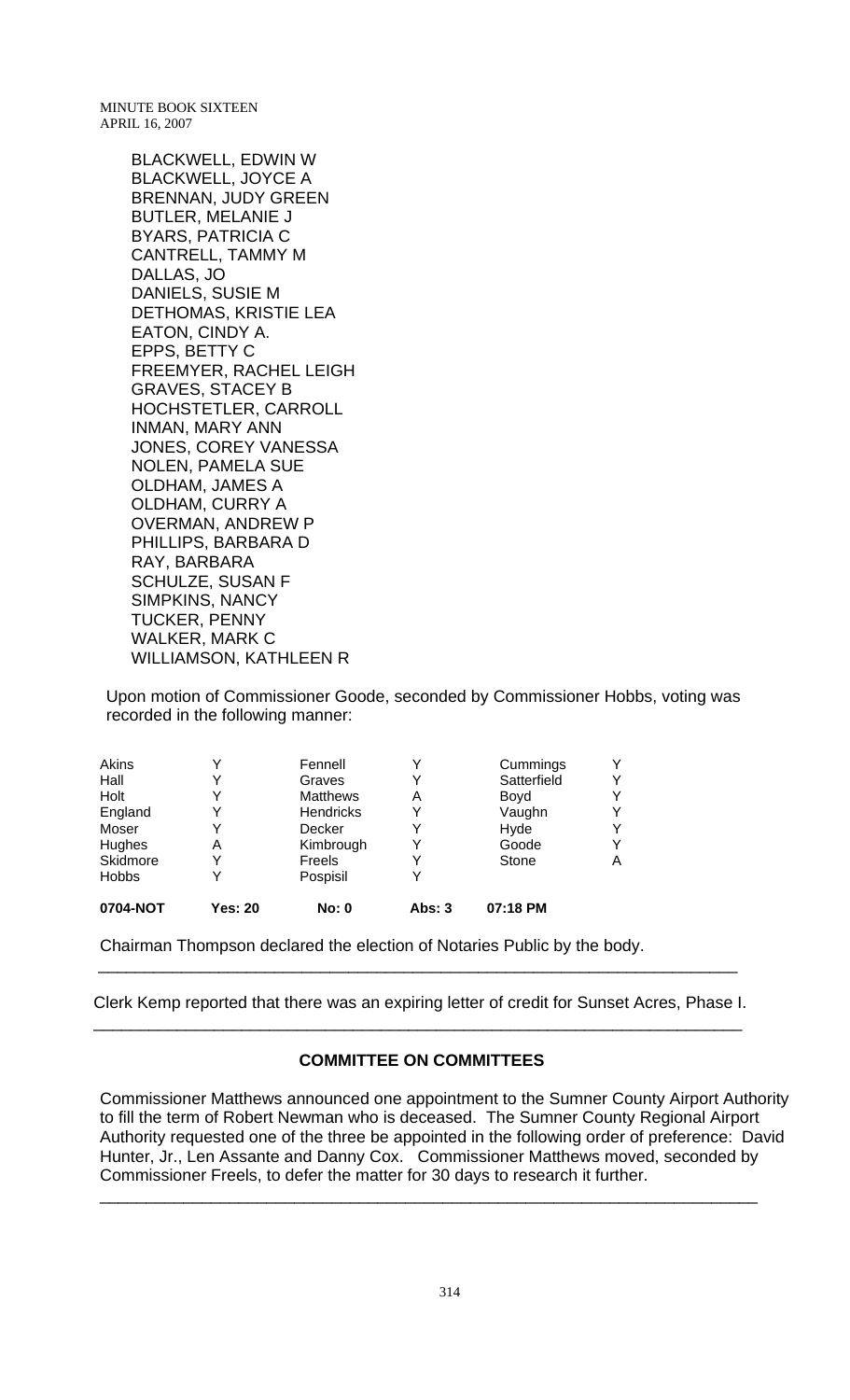### **HIGHWAY COMMISSION**

Commissioner Hall stated that two resolutions 0704-14 and 0704-15 were approved unanimously by the Highway Commission.

**\_\_\_\_\_\_\_\_\_\_\_\_\_\_\_\_\_\_\_\_\_\_\_\_\_\_\_\_\_\_\_\_\_\_\_\_\_\_\_\_\_\_\_\_\_\_\_\_\_\_\_\_\_\_\_\_\_\_\_\_\_\_\_\_\_\_\_\_\_**

#### **EDUCATION COMMITTEE**

There was no report from the Education Committee.

### **EMERGENCY MEDICAL SERVICES COMMITTEE**

**\_\_\_\_\_\_\_\_\_\_\_\_\_\_\_\_\_\_\_\_\_\_\_\_\_\_\_\_\_\_\_\_\_\_\_\_\_\_\_\_\_\_\_\_\_\_\_\_\_\_\_\_\_\_\_\_\_\_\_\_\_\_\_\_\_\_\_\_\_**

Commissioner Vaughn reported that a matter approved by the EMS Committee appeared under the Budget Committee report.

#### **PUBLIC WORKS COMMITTEE**

**\_\_\_\_\_\_\_\_\_\_\_\_\_\_\_\_\_\_\_\_\_\_\_\_\_\_\_\_\_\_\_\_\_\_\_\_\_\_\_\_\_\_\_\_\_\_\_\_\_\_\_\_\_\_\_\_\_\_\_\_\_\_\_\_\_\_\_\_\_**

Commissioner Goode commended Commissioner Hall for his work on improving the public water accessibility in the northern portion of the county.

**\_\_\_\_\_\_\_\_\_\_\_\_\_\_\_\_\_\_\_\_\_\_\_\_\_\_\_\_\_\_\_\_\_\_\_\_\_\_\_\_\_\_\_\_\_\_\_\_\_\_\_\_\_\_\_\_\_\_\_\_\_\_\_\_\_\_\_\_\_**

## **GENERAL OPERATIONS COMMITTEE**

Commissioner Holt introduced the following resolutions and moved for approval. Commissioner Hughes seconded the motion.

## **0704-03 A RESOLUTION LIMITING SIGN PLACEMENT ON SUMNER COUNTY PROPERTY HOUSING COUNTY GOVERNMENT BUILDINGS**

 **WHEREAS,** the placement of informational signs on county government property has long been an established right given to citizens but such signs have also brought forth safety issues as well as providing additional work for county personnel; and

 **WHEREAS,** this body wishes to balance safety concerns with free speech rights.

 **NOW, THEREFORE, BE IT RESOLVED** by the Sumner County Board of County Commissioners meeting in regular session on this the  $16<sup>th</sup>$  day of April, 2007, that this body does hereby adopt the following rules relating to placement of signs on property leased or owned by Sumner County and housing government buildings:

(1) No more than two (2) signs for one service, candidate, event, issue or any other item can be placed on any one parcel of property housing government buildings; and

(2) Signs should only remain in place for two weeks at a time but there is no guarantee that signs will not be removed earlier in the course of operation of the facility; and

(3) The county is not responsible for safeguarding signs and such signs are placed at the risk o f the person or entity so placing same; and

(4) No sign can be larger than nine (9) square feet in size; and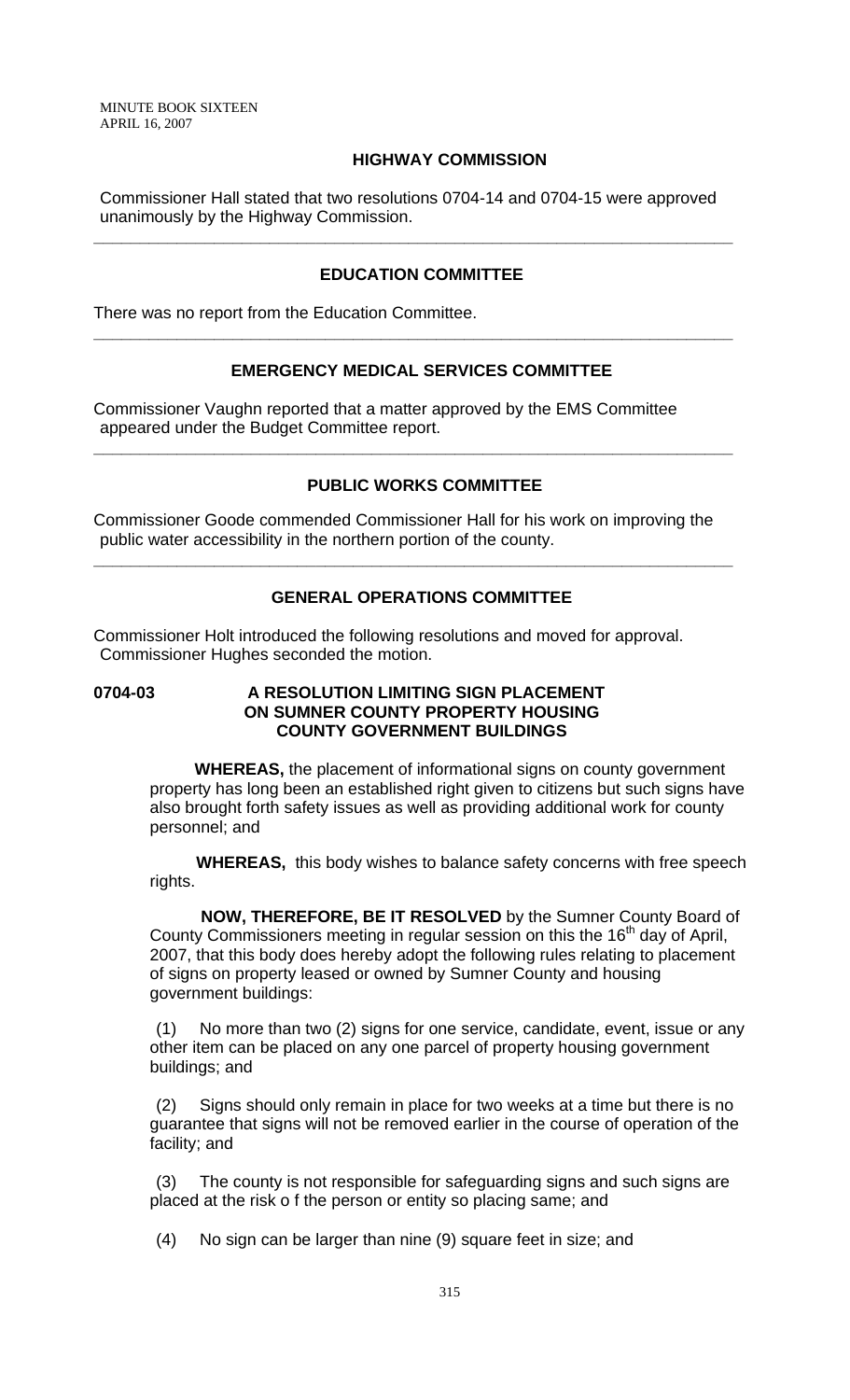(5) Any person or entity placing a sign shall removed same or it will be removed in the normal course of lawn maintenance or facility care; and

(6) Failure of the county to remove a sign in accordance with these rules does not authorize an improper sign to remain; and

(7) Any sign which causes a safety concern will be removed immediately.

 **BE IT FURTHER RESOLVED** that this resolution does not apply to facilities owned by the Sumner County Board of Education and their policies, procedures, and rules for sign placement shall remain in effect; and

 **BE IT FURTHER RESOLVED** that this resolution shall become effective May 1, 2007.

 **\_\_\_\_\_\_\_\_\_\_\_\_\_\_\_\_\_\_\_\_\_\_\_\_\_\_\_\_\_\_\_\_\_\_\_\_\_\_\_\_\_\_\_\_\_\_\_\_\_\_\_\_\_\_\_\_\_\_\_\_\_\_\_\_**

After much discussion, the electronic vote was recorded in the following manner:

| N | Pospisil        | Y |             |   |
|---|-----------------|---|-------------|---|
| v | Freels          |   | Stone       | N |
| v | Kimbrough       | N | Goode       | Α |
| N | Decker          | Y | Hyde        | Y |
| N | Hendricks       | Y | Vaughn      | N |
|   | <b>Matthews</b> |   | Boyd        | Y |
| v | Graves          | N | Satterfield | Y |
| N | Fennell         | N | Cummings    | N |
|   |                 |   |             |   |

Chairman Thompson declared the resolution failed by the necessary majority vote.

### **LEGISLATIVE COMMITTEE**

 **\_\_\_\_\_\_\_\_\_\_\_\_\_\_\_\_\_\_\_\_\_\_\_\_\_\_\_\_\_\_\_\_\_\_\_\_\_\_\_\_\_\_\_\_\_\_\_\_\_\_\_\_\_\_\_\_\_\_\_\_\_\_\_\_\_\_\_\_\_**

Commissioner Hyde introduced the following resolution and moved for approval. Commissioner Hall seconded the motion.

#### **0704-04 A RESOLUTION CLARIFYING THE DEFINITIONS OF INDUSTRIAL AND RESIDENTIAL AS SET FORTH IN THE SUMNER COUNTY ZONING RESOLUTION**

**BE IT RESOLVED** by the County Board of Commissioners of Sumner County, Tennessee, assembled in regular session on this  $16<sup>th</sup>$  day of April, 2007, that this body does hereby clarify the definitions of Industrial and Residential as provided in the Adequate Facility Tax to be those definitions as set forth in the Sumner County Zoning Resolution.

**\_\_\_\_\_\_\_\_\_\_\_\_\_\_\_\_\_\_\_\_\_\_\_\_\_\_\_\_\_\_\_\_\_\_\_\_\_\_\_\_\_\_\_\_\_\_\_\_\_\_\_\_\_\_\_\_\_\_\_\_\_\_\_\_**

Chairman Thompson recognized County Law Director Leah Dennen who stated that the resolution does not change the private act, but seeks to clarify the definitions of industrial and residential.

Upon further discussion, the electronic vote was recorded in the following manner:

| Akins    | Α | Fennell         |   | Cummings    | N |
|----------|---|-----------------|---|-------------|---|
| Hall     |   | Graves          |   | Satterfield | Υ |
| Holt     |   | <b>Matthews</b> | v | Boyd        | Y |
| England  | Α | Hendricks       | Α | Vaughn      | Y |
| Moser    |   | Decker          |   | Hyde        | Y |
| Hughes   |   | Kimbrough       |   | Goode       | Y |
| Skidmore |   | Freels          |   | Stone       | Y |
|          |   |                 |   |             |   |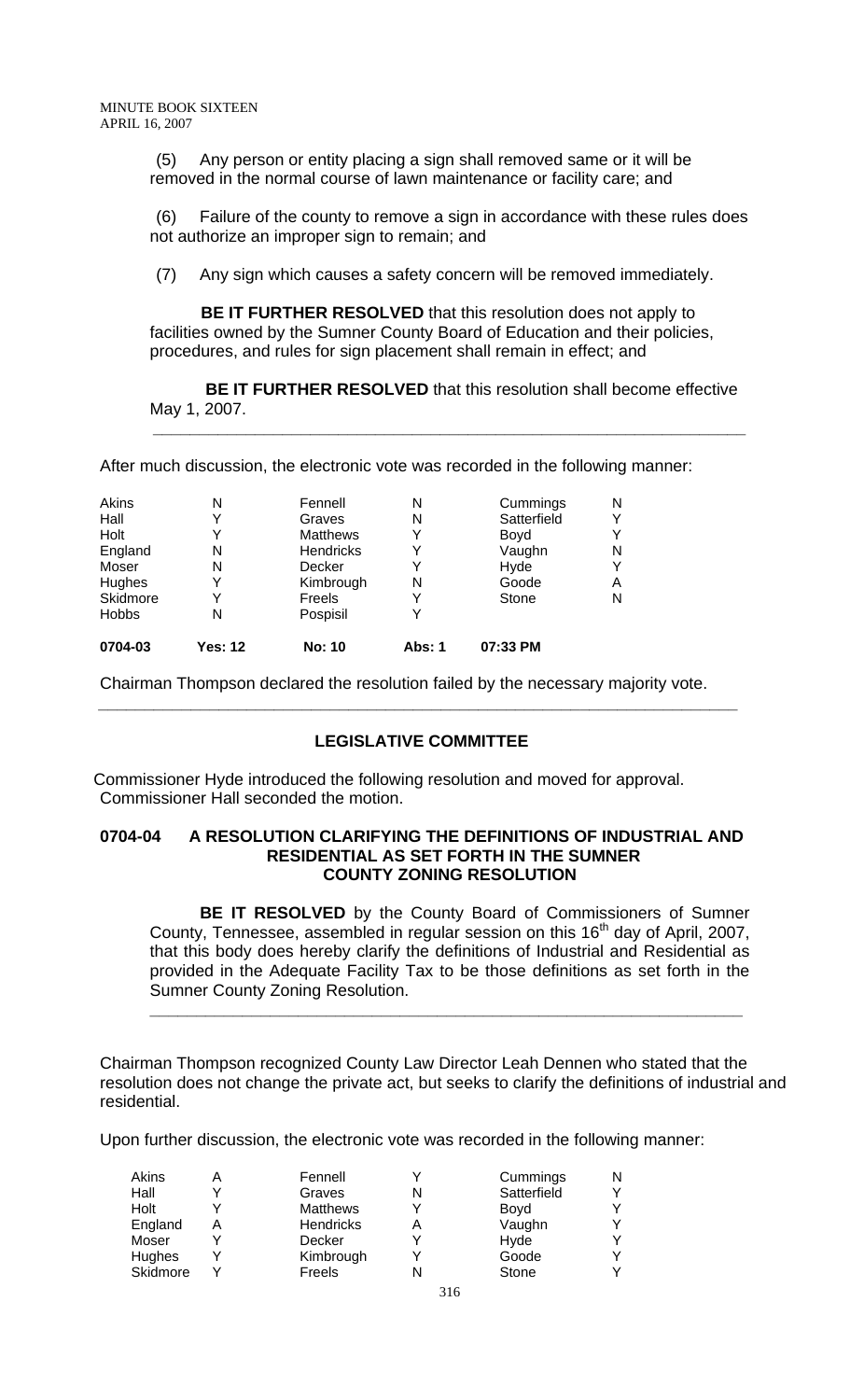| 0704-04 | Yes: 16 | <b>No: 4</b> | Abs: 3 | 08:00 PM |
|---------|---------|--------------|--------|----------|
| Hobbs   |         | Pospisil     |        |          |

Chairman Thompson declared the resolution approved by the body.

Commissioner England moved, Commissioner Cummings seconded, to ask the State of Tennessee Comptroller's office to include the private act on the Adequate Facilities Act in the State of Tennessee audit and to include the cities, as well.

The electronic vote was recorded in the following manner:

| Akins           | N       | Fennell      |               | Hall         |   |
|-----------------|---------|--------------|---------------|--------------|---|
| Graves          | N       | Satterfield  | N             | Holt         | Y |
| <b>Matthews</b> |         | Boyd         |               | England      | A |
| Hendricks       | N       | Vaughn       |               | Moser        | Y |
| Decker          |         | Hyde         |               | Hughes       | Y |
| Kimbrough       |         | Goode        |               | Skidmore     | Α |
| Freels          |         | Stone        | А             | <b>Hobbs</b> | N |
| Pospisil        |         |              |               |              |   |
| <b>DEFER</b>    | Yes: 14 | <b>No: 5</b> | <b>Abs: 3</b> | 08:02 PM     |   |

Chairman Thompson declared the motion to defer failed by the body.

Commissioner Hyde moved, seconded by Commissioner Vaughn, to refer the motion to the Legislative Committee.

The electronic vote was recorded in the following manner:

| Akins        | N              | Fennell         |               | Cummings    | N |
|--------------|----------------|-----------------|---------------|-------------|---|
| Hall         | v              | Graves          | N             | Satterfield | N |
| Holt         | v              | <b>Matthews</b> | Y             | Boyd        | Y |
| England      | N              | Hendricks       | N             | Vaughn      | Y |
| Moser        |                | Decker          |               | Hyde        | Y |
| Hughes       | v              | Kimbrough       | Y             | Goode       | Y |
| Skidmore     | Α              | Freels          | N             | Stone       | Α |
| <b>Hobbs</b> | N              | Pospisil        |               |             |   |
| <b>REFER</b> | <b>Yes: 13</b> | <b>No: 8</b>    | <b>Abs: 2</b> | 08:03 PM    |   |

Chairman Thompson declared the motion to refer approved by the body.

## **BUDGET COMMITTEE**

**\_\_\_\_\_\_\_\_\_\_\_\_\_\_\_\_\_\_\_\_\_\_\_\_\_\_\_\_\_\_\_\_\_\_\_\_\_\_\_\_\_\_\_\_\_\_\_\_\_\_\_\_\_\_\_\_\_\_\_\_\_\_\_\_\_\_\_\_\_**

Commissioner Moser updated the Commission on the 2007-08 Budget hearings, stating that the committee had conducted two meetings and scheduled three more.

Commissioner Moser introduced the following resolution and moved for approval. Commissioner Hyde seconded the motion.

#### **0704-05 A RESOLUTION APPROPRIATING \$50,000.00 FROM THE COUNTY GENERAL FUND RESERVE ACCOUNT TO THE BUDGET OF EMERGENCY MEDICAL SERVICES - MEDICAL SUPPLIES AND GASOLINE ACCOUNTS**

**BE IT RESOLVED** by the Sumner County Board of County Commissioners meeting in regular session on this the 16<sup>th</sup> day of April, 2007, that this body does hereby appropriate \$50,000.00 from the County General Fund Reserve Account (101-39000) to the Medical Supplies Account (101-55130-413) and the Gasoline Account (101-55130-425) of the Emergency Medical Services budget as shown on the attachment herewith.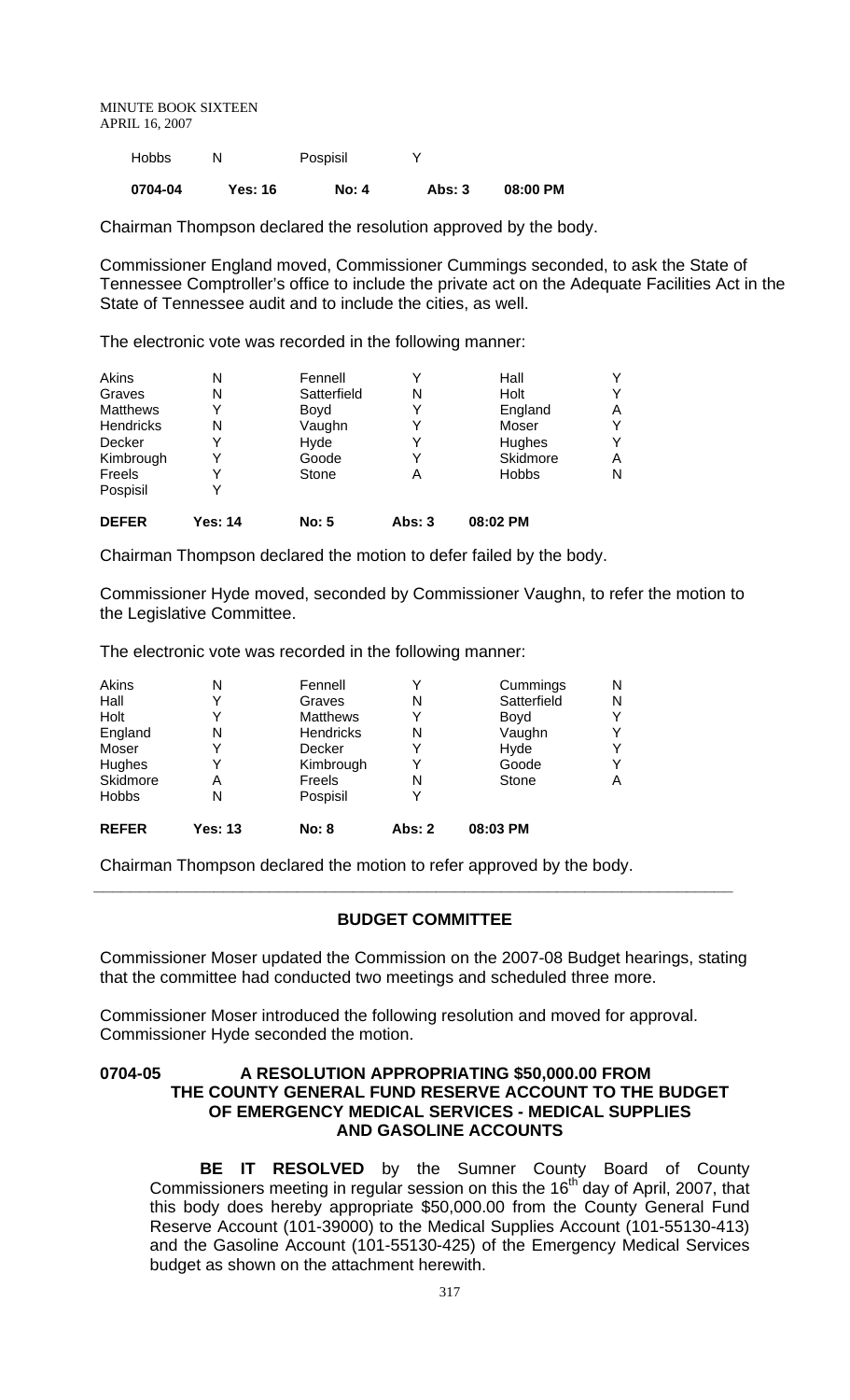Upon motion of Commissioner Vaughn, seconded by Commissioner Goode, the Commission voted to suspend the rules and allow Dennis Wallace, Director of Ambulance Services, to address any questions from the body. Mr. Wallace answered questions on ambulance gasoline usage and the practice of leaving the vehicles running while not in use.

 **\_\_\_\_\_\_\_\_\_\_\_\_\_\_\_\_\_\_\_\_\_\_\_\_\_\_\_\_\_\_\_\_\_\_\_\_\_\_\_\_\_\_\_\_\_\_\_\_\_\_\_\_\_\_\_\_\_\_\_\_\_\_\_\_**

The electronic vote was recorded in the following manner:

| 0704-05      | Yes: 23 | <b>No: 0</b>    | Abs: 0 | 08:24 PM    |   |
|--------------|---------|-----------------|--------|-------------|---|
| <b>Hobbs</b> |         | Pospisil        |        |             |   |
| Skidmore     |         | Freels          |        | Stone       | Y |
| Hughes       |         | Kimbrough       |        | Goode       | Y |
| Moser        |         | Decker          |        | Hyde        | Υ |
| England      |         | Hendricks       |        | Vaughn      | Y |
| Holt         |         | <b>Matthews</b> | Y      | Boyd        | Y |
| Hall         |         | Graves          |        | Satterfield | Υ |
| Akins        | ν       | Fennell         |        | Cummings    | Y |

Chairman Thompson declared the resolution approved by the body.

Commissioner Moser introduced the following resolution and moved for approval. Commissioner Hobbs seconded the motion.

### 0704-06 A RESOLUTION APPROVING THE STATION CAMP **ELEMENTARY SCHOOL CHANGE ORDER #1**

**BE IT RESOLVED** by the Sumner County Board of County Commissioners meeting in regular session on this the 16<sup>th</sup> day of April, 2007, that this body does hereby approve the Station Camp Elementary school change order #1 as shown on the attached request.

**\_\_\_\_\_\_\_\_\_\_\_\_\_\_\_\_\_\_\_\_\_\_\_\_\_\_\_\_\_\_\_\_\_\_\_\_\_\_\_\_\_\_\_\_\_\_\_\_\_\_\_\_\_\_\_\_\_\_\_\_\_\_\_\_**

 $\Box$ 

Upon unanimous voice vote of the body, the Commission approved Resolution 0704-06.

## **CONSENT AGENDA**

Commissioner Moser moved, and was duly seconded, to approve the following items on the Consent Agenda:

### **0704-07 A RESOLUTION ALLOWING THE TRUSTEE'S OFFICE A CREDIT IN THE FINAL SETTLEMENT OF THE 2005 PROPERTY TAX ROLL TOTALING \$90,748.29 DUE TO CHANGES OF ERRORS AND RELEASES**

**WHEREAS**, Section 5-5-124, of the Tennessee Code Annotated, allows the Trustee of Sumner County, Tennessee, to obtain credit in final settlement of the 2005 property tax roll totaling \$90,748.29; and

**WHEREAS**, this amount represents changes due to errors and releases made by the Tax Assessor of Sumner County, Tennessee, State Board of Equalization, and Assessment Appeal Commission;

**NOW, THEREFORE BE IT RESOLVED**, by the Sumner County Board of County Commissioners meeting in regular session on this the  $16<sup>th</sup>$  day of April, 2007, that this body does hereby allow the Trustee of Sumner County, Tennessee, a credit in the final settlement of the 2005 property tax roll totaling \$90,748.29 due to changes of errors and releases (a list of which is attached).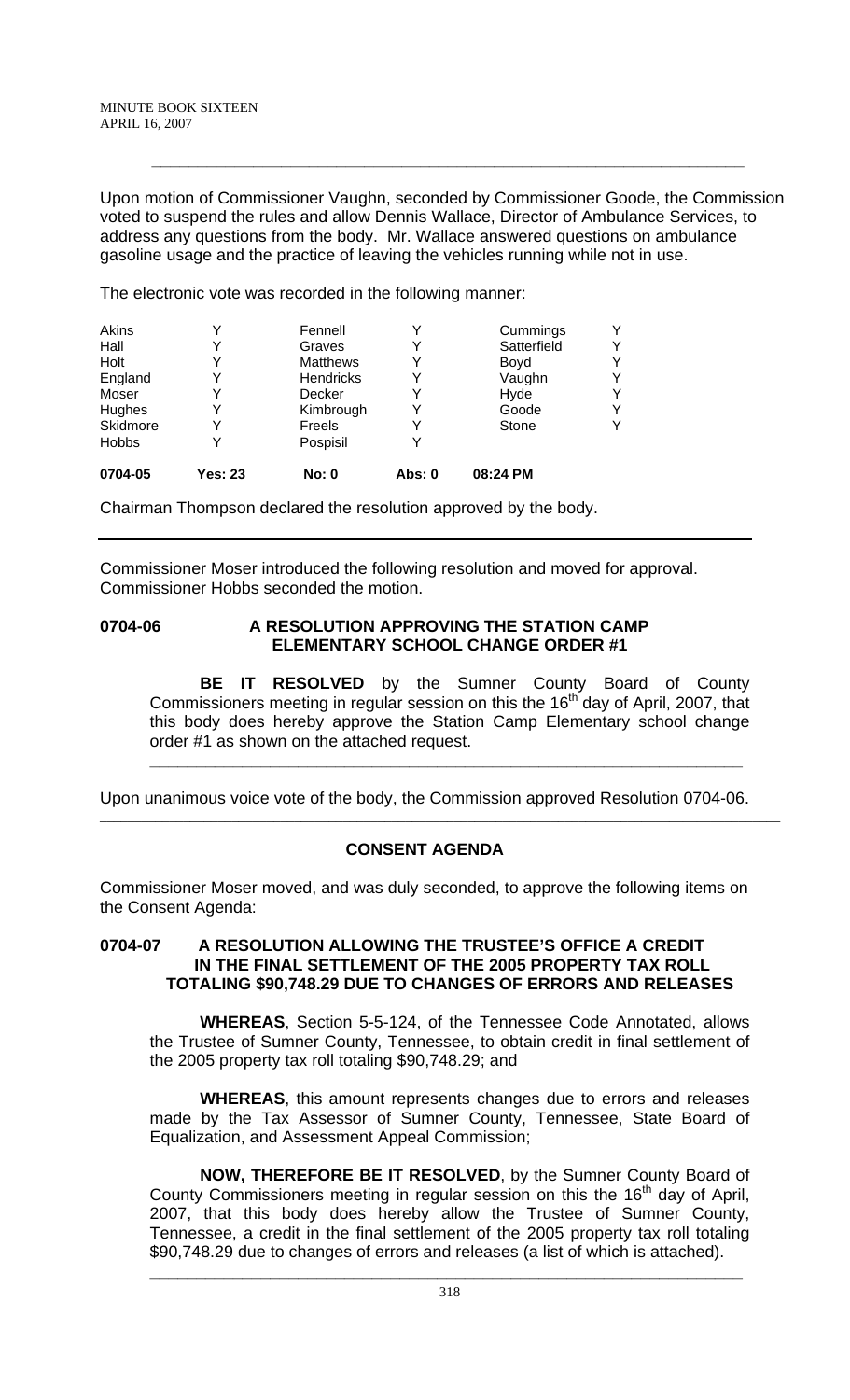#### **0704-08 A RESOLUTION FOR 2005 PROPERTY TAX ROLL PICK-UPS SETTLEMENT**

**WHEREAS**, Section 5-5-124, of the Tennessee Code Annotated, allows the Trustee of Sumner County, Tennessee, to obtain credit in final settlement of the 2005 property tax roll totaling \$252,766.58; and

**WHEREAS**, this amount represents changes due to pick-ups added by the Tax Assessor of Sumner County, Tennessee, State Board of Equalization, and Assessment Appeal Commission;

**NOW, THEREFORE BE IT RESOLVED**, by the Sumner County Board of County Commissioners meeting in regular session on this the 16th day of April, 2007, that this body does hereby allow the Trustee of Sumner County, Tennessee, a credit in the final settlement of the 2005 property tax roll totaling \$252,766.58 due to pick-ups added.

**\_\_\_\_\_\_\_\_\_\_\_\_\_\_\_\_\_\_\_\_\_\_\_\_\_\_\_\_\_\_\_\_\_\_\_\_\_\_\_\_\_\_\_\_\_\_\_\_\_\_\_\_\_\_\_\_\_\_\_\_\_\_\_\_**

## **0704-09 A RESOLUTION APPROPRIATING \$135,000.00 FROM THE DEBT SERVICE ACCOUNT TO THE COUNTY GENERAL PROJECTS ACCOUNT FOR ARCHITECT FEES FOR THE ARCHIVE AND STORAGE FACILITIES**

**BE IT RESOLVED** by the Sumner County Board of County Commissioners meeting in regular session on this the 16<sup>th</sup> day of April, 2007, that this body hereby appropriates \$135,000.00 from the Debt Service Account (151- 81101-601) to the County General Projects Account (171-91110-799) for architect fees for the archives & storage facilities as shown on the attachment herewith.

**\_\_\_\_\_\_\_\_\_\_\_\_\_\_\_\_\_\_\_\_\_\_\_\_\_\_\_\_\_\_\_\_\_\_\_\_\_\_\_\_\_\_\_\_\_\_\_\_\_\_\_\_\_\_\_\_\_\_\_\_\_\_\_\_**

#### **0704-10 A RESOLUTION APPROPRIATING \$131,481.00 AS PASS-THRU FUNDS FROM THE ELECTRONIC DATA PROCESSING ACCOUNT OF THE REGISTER OF DEEDS DEPARTMENT TO THE DATA PROJECTS ACCOUNT**

**BE IT RESOLVED** by the Sumner County Board of County Commissioners meeting in regular session on this the  $16<sup>th</sup>$  day of April, 2007, that this body hereby appropriates \$131,481.00 as pass-thru funds from the Electronic Data Processing Account of the Register of Deeds Department (43392) to the Data Projects Account (58910-709) for software upgrades and maintenance as shown on the attachment herewith.

**\_\_\_\_\_\_\_\_\_\_\_\_\_\_\_\_\_\_\_\_\_\_\_\_\_\_\_\_\_\_\_\_\_\_\_\_\_\_\_\_\_\_\_\_\_\_\_\_\_\_\_\_\_\_\_\_\_\_\_\_\_\_\_\_**

### **0704-11 A RESOLUTION APPROPRIATING \$581,941.00 AS PASS-THRU FUNDS FROM THE OTHER FEDERAL REVENUE ACCOUNT TO THE EMERGENCY MANAGEMENT GRANT COSTS ACCOUNT**

**BE IT RESOLVED** by the Sumner County Board of County Commissioners meeting in regular session on this the 16<sup>th</sup> day of April, 2007, that this body hereby appropriates \$581,941.00 as pass-thru funds from the Other Federal Revenue Account (101-47990) to the Emergency Management Grant Costs Account (101-54490-599) for grants received for Homeland Security purchases as shown on the attachment herewith.

**\_\_\_\_\_\_\_\_\_\_\_\_\_\_\_\_\_\_\_\_\_\_\_\_\_\_\_\_\_\_\_\_\_\_\_\_\_\_\_\_\_\_\_\_\_\_\_\_\_\_\_\_\_\_\_\_\_\_\_\_\_\_\_\_**

### **0704-12 A RESOLUTION APPROPRIATING \$5,443,572.86 AS PASS-THRU FUNDS FROM THE PREMIUM ON DEBT SOLD ACCOUNT TO THE TRANSFERS OUT**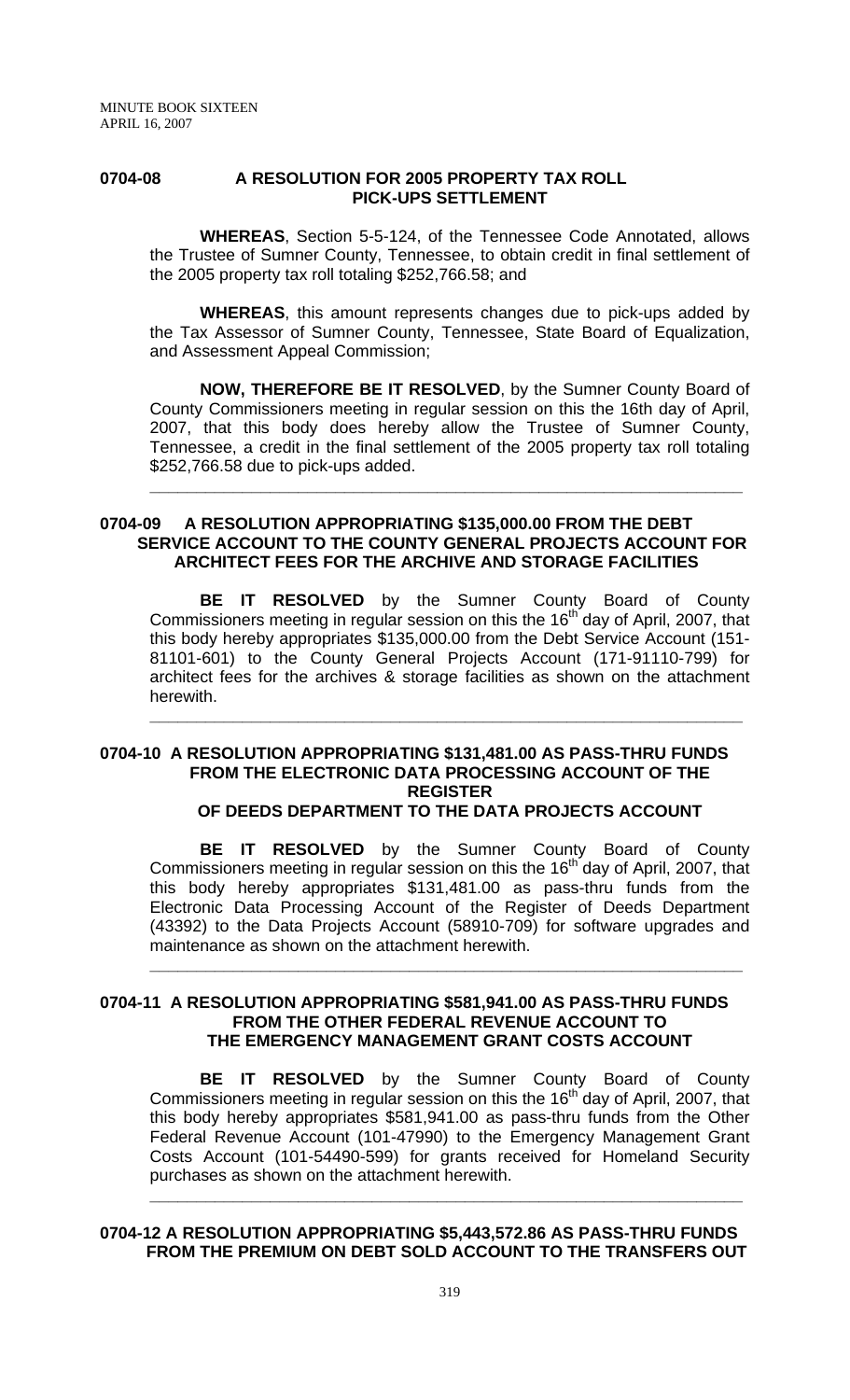## **ACCOUNT AND FROM THE TRANSFERS IN ACCOUNT TO THE PREMIUM ON 95 MILLION DOLLAR REFINANCE ACCOUNT OF THE FINANCE DEPARTMENT**

**BE IT RESOLVED** by the Sumner County Board of County Commissioners meeting in regular session on this the  $16<sup>th</sup>$  day of April, 2007, that this body does hereby appropriate \$5,443,572.86 from the Premium on Debt Sold Account (151-49410) to the Transfers Out Account (151-99100-599) and from the Transfers In Account (171-49800) to the Premium on 95 Million Dollar Refinance Account (171-91300-799) of the Finance Department as shown on the attachment herewith.

**\_\_\_\_\_\_\_\_\_\_\_\_\_\_\_\_\_\_\_\_\_\_\_\_\_\_\_\_\_\_\_\_\_\_\_\_\_\_\_\_\_\_\_\_\_\_\_\_\_\_\_\_\_\_\_\_\_\_\_\_\_\_\_\_**

## **0704-13 A RESOLUTION APPROVING THE FISCAL YEAR 2006-2007 SUMNER COUNTY BOARD OF EDUCATION GENERAL PURPOSE SCHOOL FUND AND FEDERAL PROJECTS FUND BUDGET AMENDMENTS AND APPROPRIATING AND/OR TRANSFERRING SUCH FUNDS AS REQUIRED**

**BE IT RESOLVED** by the Sumner County Board of County Commissioners meeting in regular session on this the 16<sup>th</sup> day of April, 2007, that this body hereby approves the 2006-2007 Sumner County Board of Education General Purpose School Fund and Federal Projects Fund budget amendments and appropriates and/or transfers such funds among the various accounts as shown on the attached schedules which are hereby incorporated as a part of this resolution.

**\_\_\_\_\_\_\_\_\_\_\_\_\_\_\_\_\_\_\_\_\_\_\_\_\_\_\_\_\_\_\_\_\_\_\_\_\_\_\_\_\_\_\_\_\_\_\_\_\_\_\_\_\_\_\_\_\_\_\_\_\_\_\_\_**

## **0704-14 A RESOLUTION ACCEPTING ROADS IN VICTORIA PLACE SUBDIVISION PHASES I, II, III**

**BE IT RESOLVED** by the Sumner County Board of County Commissioners meeting in regular session on this the 16<sup>th</sup> day of April, 2007, that this body hereby accepts roads in Victoria Place Subdivision, Phase I, II, and III as Class 1 County Roads as follows:

- 1) Devon Court being .06 miles in length beginning at Kellyn Lane and ending at a dead end and having a fifty foot (50') right-of-way and a twenty-four foot (24') road bed with curbs; and
- 2) Kellyn Lane being .04 miles in length beginning at Long Hollow Pike and ending at a dead end and having a fifty foot (50') right-of-way and a twenty-four foot (24') road bed with curbs; and
- 3) Spencer Court being .03 miles in length beginning at Kellyn Lane and ending at a dead end and having a fifty foot (50') right-of-way and a twenty-four foot (24') road bed with curbs; and
- 4) Stafford Court being .23 miles in length beginning at Kellyn Lane and ending at a dead end at a cul-de-sac and having a fifty foot (50') right-of-way and a twentyfour foot (24') road bed with curbs; and

**BE IT FURTHER RESOLVED** that said road be added to the official Road List. **\_\_\_\_\_\_\_\_\_\_\_\_\_\_\_\_\_\_\_\_\_\_\_\_\_\_\_\_\_\_\_\_\_\_\_\_\_\_\_\_\_\_\_\_\_\_\_\_\_\_\_\_\_\_\_\_\_\_\_\_\_\_\_\_**

#### **0704-15 A RESOLUTION DECLARING A 1995 ¾ TON PICKUP AS SURPLUS TO BE SOLD ON GOVDEALS.COM**

**BE IT RESOLVED** by the Sumner County Board of County Commissioners meeting in regular session on this the 16<sup>th</sup> day of April, 2007, that